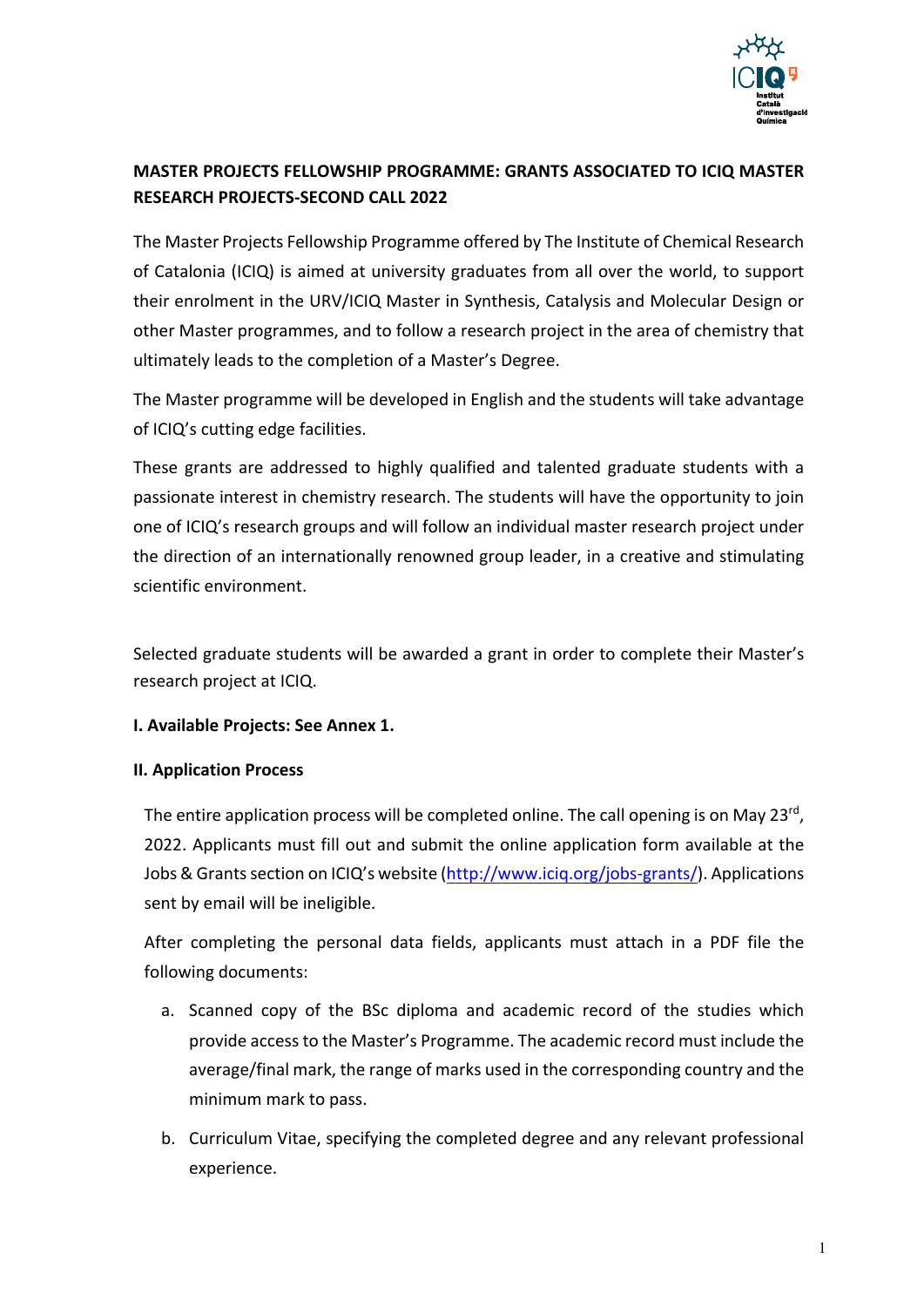

c. Applicants must supply evidence of their proficiency in written and oral communication in the English language. Preferably, by the submission of a B2 certificate, First Certificate, IELTS 6 or equivalent. Alternatively, late stage candidates will be interviewed to assess their English level. Applicants from Anglosphere (UK, Ireland, USA, Canada, Australia and New Zealand) are exempted from this requirement

Please note that documents sent in hard copy cannot be processed. For academic records not issued in Catalan, Spanish or English, a certified translation in one of the abovementioned languages should be provided.

**Only one application per person will be considered**. I n case of multiple applications, only the first application submitted will be considered.

Once the application has been successfully completed, an acknowledgement e-mail will be automatically sent. Candidates must ensure that all information is included before the deadline. Incomplete proposals will not be considered.

## **III. Eligibility and evaluation criteria**

The programme is open to graduate students, from any nationality that fulfil the following eligibility criteria:

1. Hold a University Degree in Chemistry, Physics, Biochemistry, Chemical Engineering or related disciplines that must be completed by the time of enrolment in the Master programme. Applicants with different studies from the abovementioned will be automatically discarded.

When in doubt regarding the eligibility criteria, applicants should contact the ICIQ Human Resources Team at positions@iciq.es prior to submission of the application.

Candidates who fulfil the eligibility criteria will be evaluated according to the following evaluation criteria:

- a. Curriculum vitae.
- b. Academic marks.
- c. English level.
- d. Personal interview for short-listed candidates.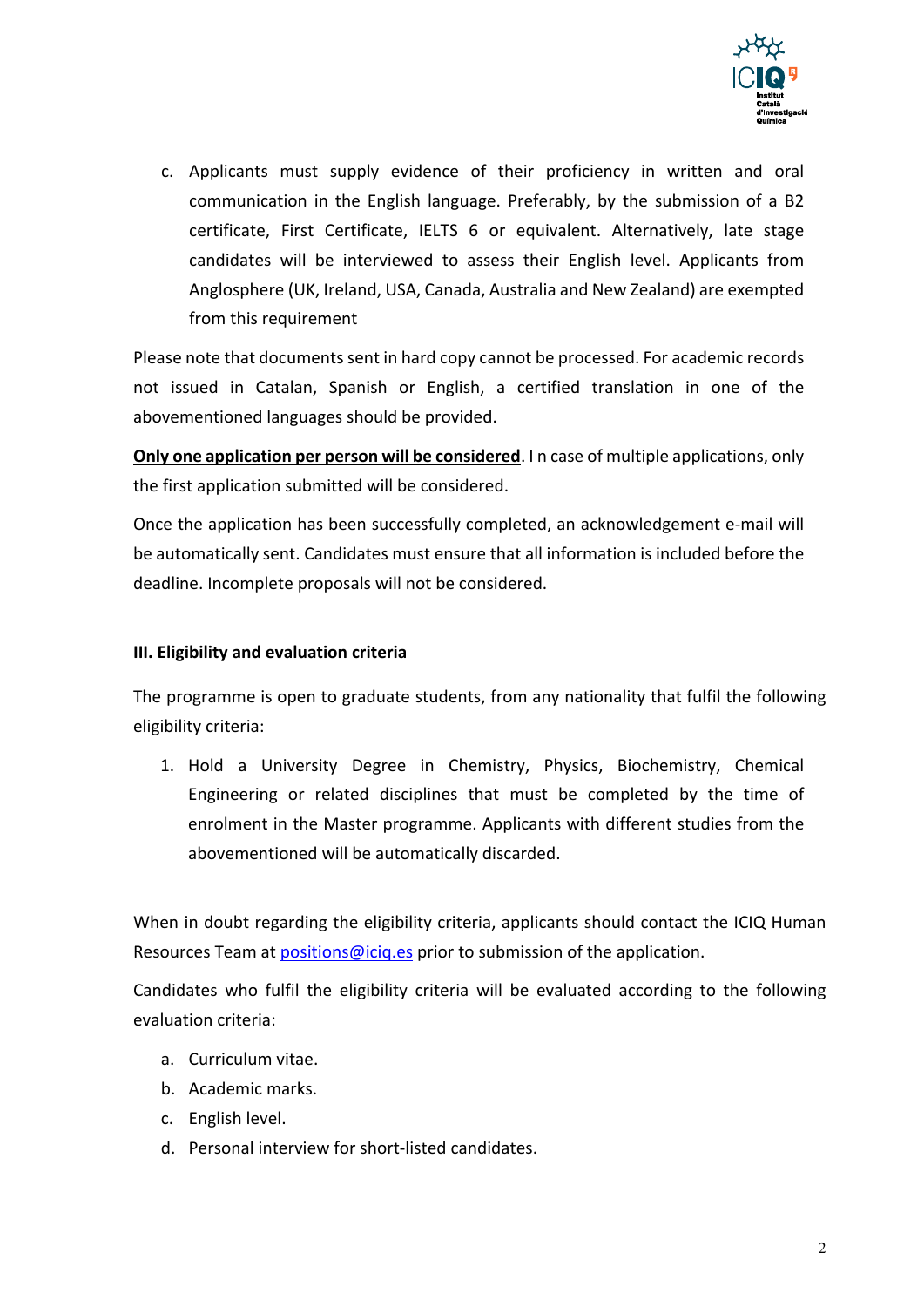

## **IV. Evaluation and Selection Process**

The evaluation and selection of the candidates will be performed by the Master project supervisor and supported by the Human Resources team, following this procedure:

- 1. Submitted proposals will be checked for eligibility and those not fulfilling all the criteria will be rejected. It will not be possible to modify the application or to add missing documentation after the call deadline.
- 2. The selection will be merit-based according to the evaluation criteria described in Section III.
- 3. At the late stages of the selection process, short-listed candidates will be contacted for a personal interview.
- 4. The call deadline will be June  $26<sup>th</sup>$ . The name of the awardees will be published on ICIQ's website. All applicants will be notified of the selection outcome by mid July 2022.

ICIQ follows in its selection process a gender equally opportunity policy and a nondiscrimination policy on the basis of age, ethnic or social origin, religion or belief, sexual orientation, language and disability.

#### **V. Scholarships Conditions**

- 1. Awardees will receive a scholarship of 750  $\epsilon$ /month to help for their living expenses during the academic course.
- 2. On acceptance of the grants, awardees should hand in a copy of the enrolment document to a Master Programme.
- 3. The Master programme enrolment costs will not be covered by ICIQ. You can find further information on the Master programmes **here** and **here** ( this last one only for Prof. E. Palomares' project)
- 4. The beneficiary will sign a scholarship credential with ICIQ.

#### **VI. Incompatibilities**

The Scholarship is incompatible with any other grant with the same purpose.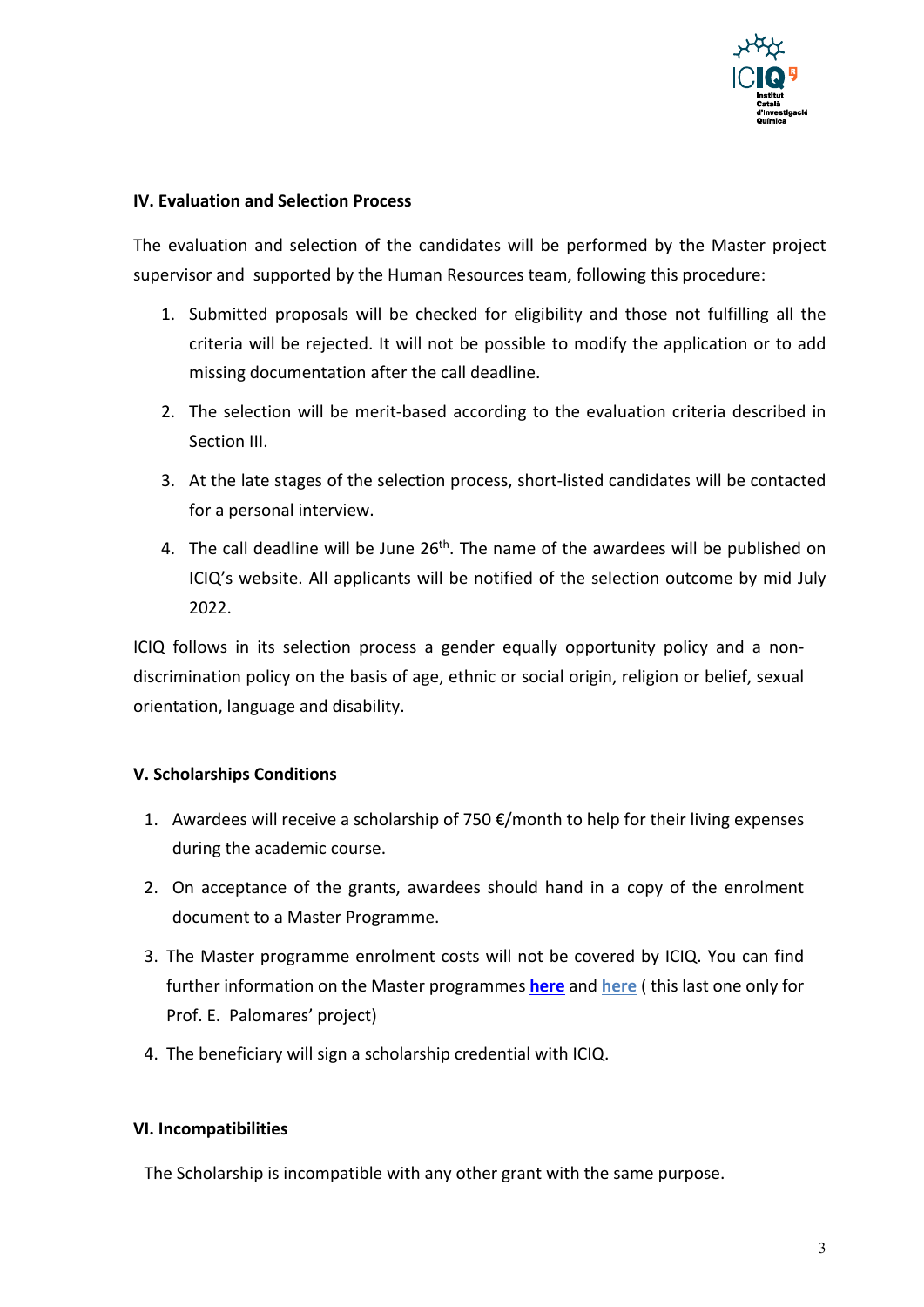

# **Indicative Calendar**

| Call opening              | May 23rd, 2022               |
|---------------------------|------------------------------|
| Deadline for applications | June 26 <sup>th</sup> , 2022 |
| Start of fellowships      | September-October 2022       |

Tarragona, May 20, 2022



Prof. Emilio J. Palomares Gil Dr. Laia Pellejà i Puxeu



ICIQ Director Communication & Administrative Director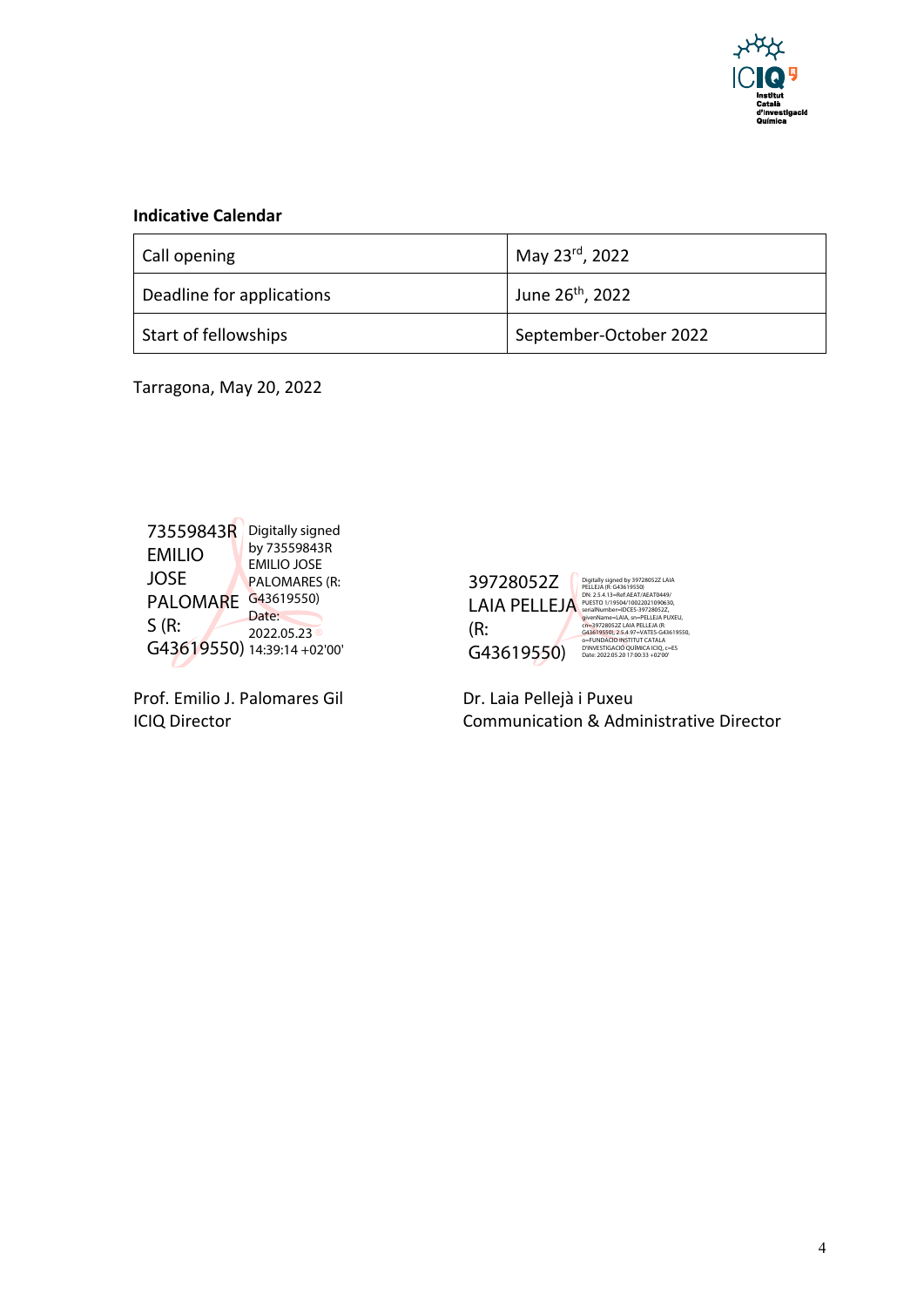

#### **Annex 1:**

- Reference: Master **2022-03** *"Molecularly imprinted photocatalytic microswimmers for selective pollutant removal"* Supervisor: **Dr. Katherine Villa** Positions Offered: **1**
- Reference: Master **2022-04** *"Unlocking new reactivities in first-row transition metal catalysis"* Supervisor: **Dr. Mónica H. Pérez-Temprano** Positions Offered: **1**
- Reference: Master **2022-05/6** *"Materials for energy"* Supervisor: **Prof. Emilio Palomares** Positions Offered: **2**
- Reference: Master **2022-07** *"Computational organic electrosynthesis"* Supervisor: **Prof. Feliu Maseras** Positions Offered: **1**
- Reference: Master **2022-08/9** *Ni-catalyzed functionalization at remote sp3 C-H sites* Supervisor: **Prof. Rubén Martín** Positions Offered: **2**
- Reference: Master **2022-10** *"Molecular redox catalysts for the generation of solar fuels"* Supervisor: **Prof. Antoni Llobet** Positions Offered: **1**
- Rereference: Master **2022-11** *"Development of New (Photo)electrocatalysts to Produce Renewable Fuels from CO2"* Supervisor: **Prof. Julio Lloret-Fillol**